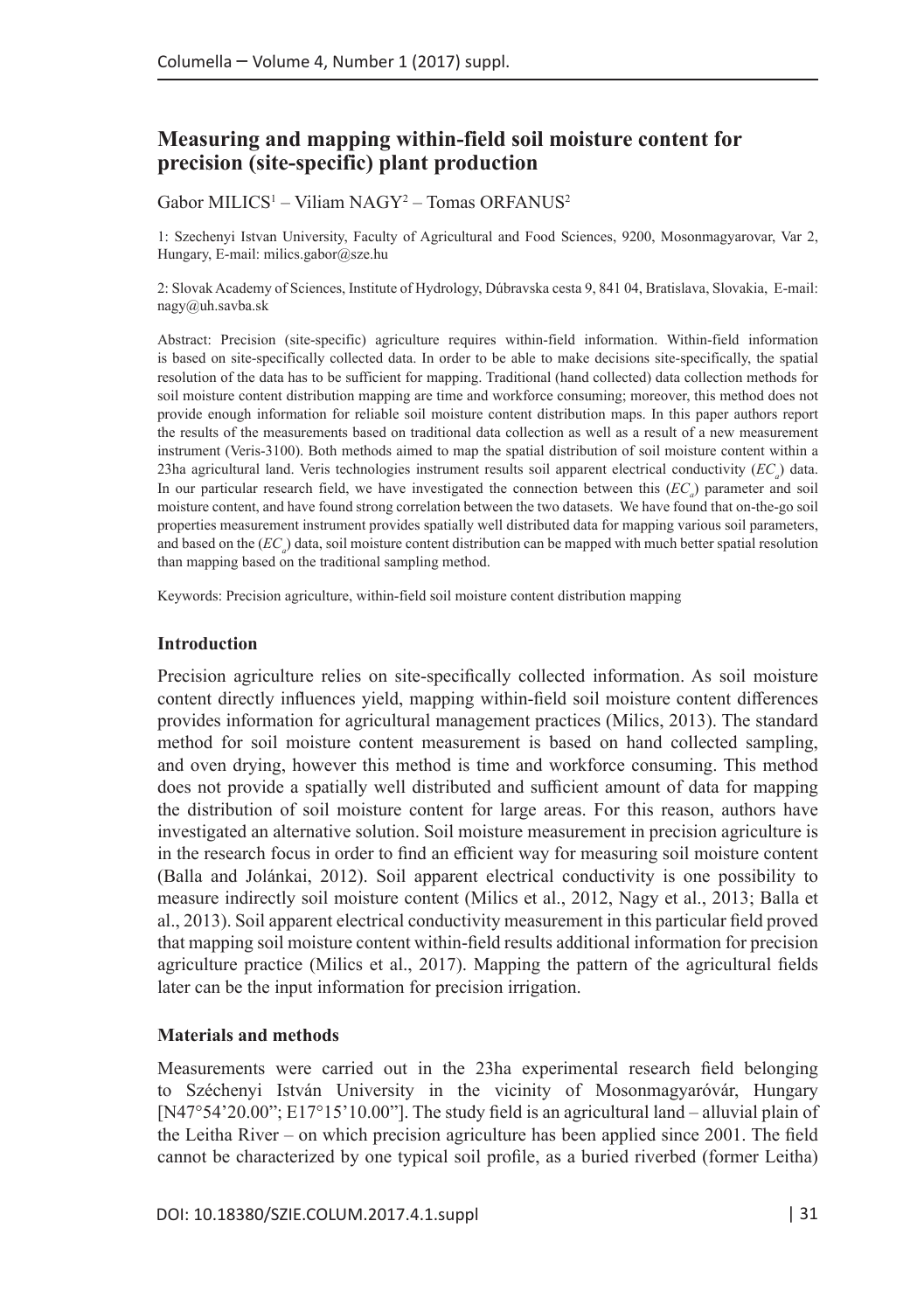crosses it. The humus content in the upper 0.2 m layer is between 1.4–2.8%.

Soil sampling locations were determined based on earlier experiments (Fig. 1a). In the case of hand-collected, undisturbed core sampling, moisture content was determined by means of the gravimetric method. Six undisturbed soil samples (50 mm in height) were taken consecutively from each sampling site. The sampling depth was thus 0.3 m. Soil samples were dried to a constant weight  $(>=24 \text{ hr})$  in the oven at a temperature of 105 °C. After drying, the gravimetric and volumetric moisture content was determined. Volumetric moisture contents  $(\theta)$  were calculated from the known volume (100 cm<sup>3</sup>) of the core soil sampling rings. From the same locations soil samples were collected and sent



*Figure 1: Location of the experimental field and the soil sampling points by hand collection (a) and on-thego (b) methods*

for laboratory analysis.

The soil electrical conductivity  $EC_a$  was measured by a Veris Soil EC-3100 (Salina, KS, USA) instrument. The most important parts of the Veris-3100 meter are the Coulter-Electrode blades (6 pcs) with 430 mm diameters, which are electrically insulated from the frame. The Coulter-Electrode Blades are arranged symmetrically. The device measures the bulk apparent electrical conductivity of the soil at depths of 0–0.3 m and 0–0.9 m at the same time. In this study only data from the depth of 0–0.3 m was used, as the reference soil samples were also collected from this depth. Soil data collection was in much denser locations (Fig. 1b). Measurements were carried out in  $28<sup>th</sup>$  of October 2016.

All measured data was integrated to ArcMap 10.0 software. For mapping, kriging interpolation method was used.

# **Results and discussion**

Soil moisture content map based on the data of measurement of hand collected and oven dried samples showed some differences in the field; however, the map did not show the assumed pattern that was expected based on earlier experiments (Fig. 3a).

Measured soil moisture content data, laboratory reference data and on-the-go collected  $EC_{\alpha}$  values were analysed by linear regression. In 2016 we have found strong correlation between  $EC<sub>a</sub>$  and gravimetric soil moisture content (w), and  $EC<sub>a</sub>$  and volumetric soil moisture content:  $R^2=0.8972$  and  $0.8251$ , respectively (Tab. 1). Other results based on laboratory analyses also showed strong correlation with  $EC_{a}$ .

Based on the equation derived from the linear correlation regression (Fig. 2), all  $EC$ values were converted to soil moisture content values.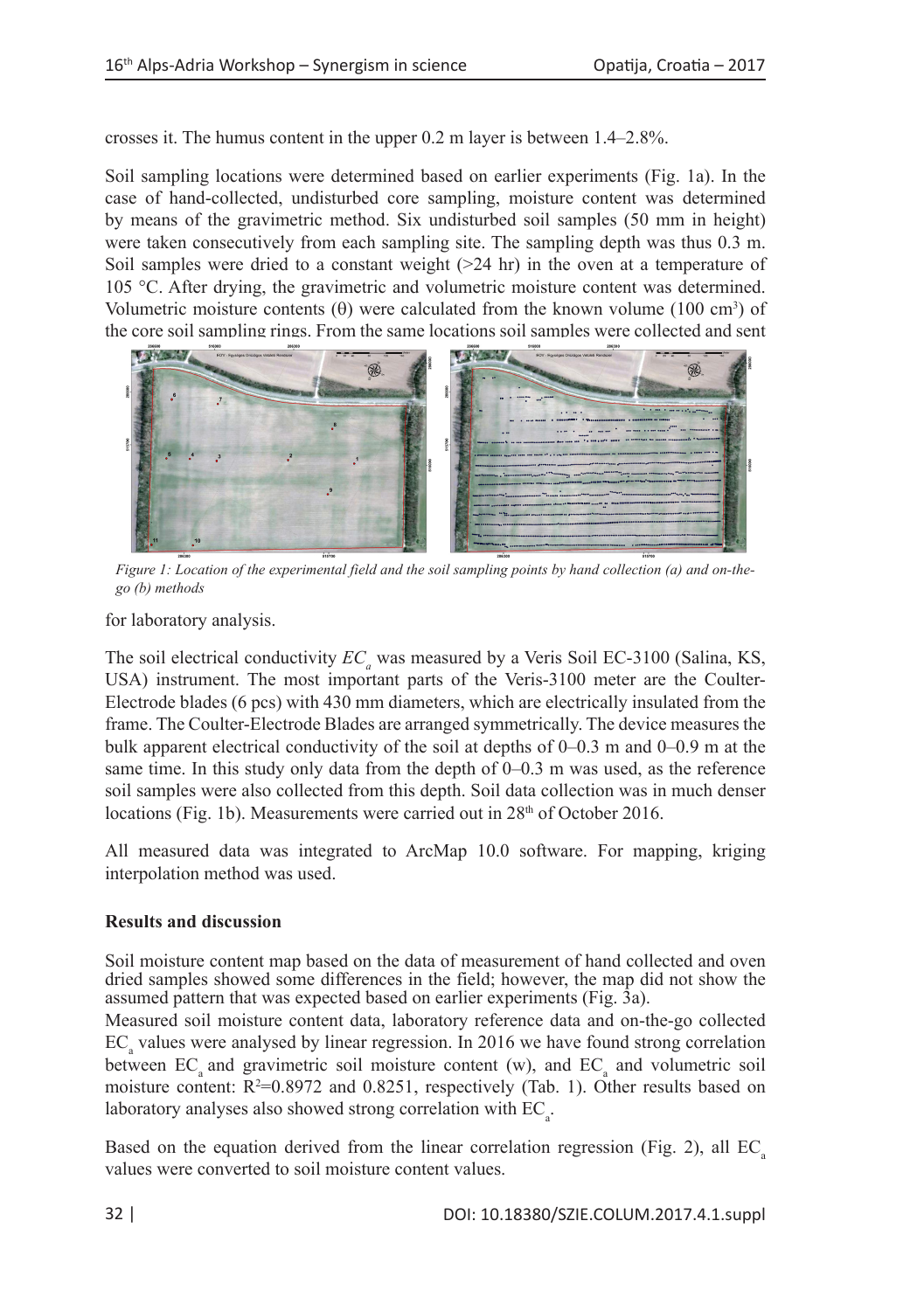|                          | ECa | W      | $\theta$ | $K_{A}$ | <b>OM</b> | Mg     | Zn        | Cu     |
|--------------------------|-----|--------|----------|---------|-----------|--------|-----------|--------|
| ECa                      |     | 0.8972 | 0.8251   | 0.9672  | 0.8505    | 0.8834 | $-0.5577$ | 0.8811 |
| W                        |     |        | 0.9099   | 0.9348  | 0.7684    | 0.9917 | $-0.5407$ | 0.965  |
| $\theta$                 |     |        | 1        | 0.8369  | 0.6991    | 0.8801 | $-0.4247$ | 0.8675 |
| $K_{\rm A}$              |     |        |          | 1       | 0.8061    | 0.92   | $-0.6403$ | 0.8726 |
| OM                       |     |        |          |         |           | 0.7949 | $-0.3771$ | 0.834  |
| Mg                       |     |        |          |         |           |        | $-0.5004$ | 0.9673 |
| Zn                       |     |        |          |         |           |        |           | 0.4387 |
| $\overline{\mathrm{Cu}}$ |     |        |          |         |           |        |           |        |

*Table 1: Correlation matrix of selected soil properties*



*Figure 2: Results of the linear regression analysis between ECa and soil moisture content (*θ*)*

Soil moisture distribution map was created by means of applying agricultural GIS mapping tools (Fig. 3b). As it is clearly visible on the map, the pattern of soil moisture content



*Figure 3: Location of the experimental field and the soil sampling points*

differs from the map created from hand collected and spatially less well distributed data.

## **Conclusions**

In precision agriculture having accurate information about the habitat is the basic prerequisite of all agricultural activities, as plants growing conditions are influenced by genetic, ecological and production technology factors together, which can change

DOI: 10.18380/SZIE.COLUM.2017.4.1.suppl | 33